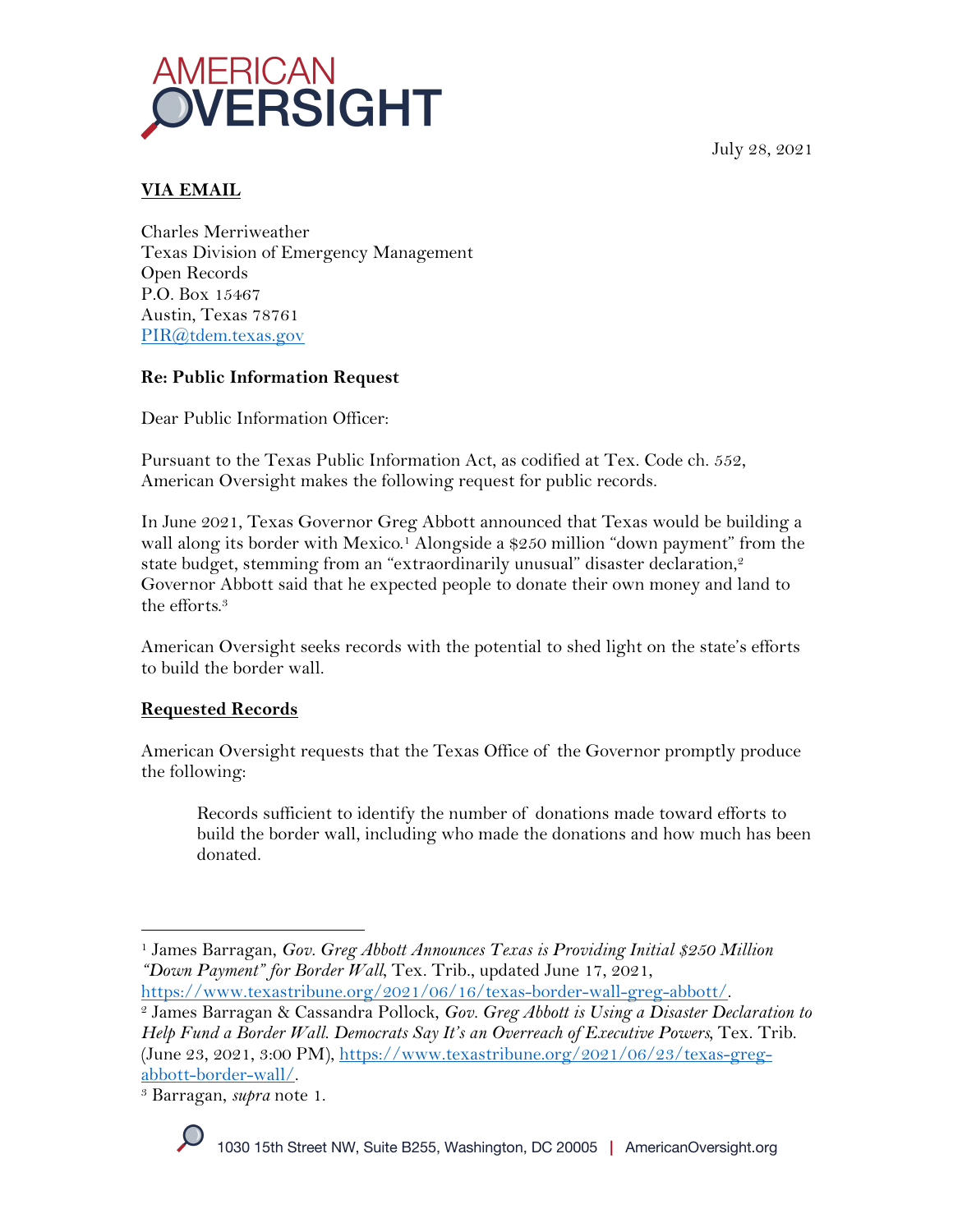To the extent your office has aggregated records sufficient to show all donations, such as spreadsheets, American Oversight would accept production of such records as sufficient. To the extent your office does not have an aggregated record of these donations, American Oversight requests records reflecting those donations, such as receipts, invoices, or other records created by the Office of the Governor.

Please provide all responsive records from June 15, 2021 through the date the search is conducted.

American Oversight seeks all responsive records regardless of format, medium, or physical characteristics. In conducting your search, please understand the term "record" in its broadest sense, to include any written, typed, recorded, graphic, printed, or audio material of any kind. We seek records of any kind, including electronic records, audiotapes, videotapes, and photographs, as well as letters, emails, facsimiles, telephone messages, voice mail messages and transcripts, notes, or minutes of any meetings, telephone conversations or discussions. Our request includes any attachments to these records. **No category of material should be omitted from search, collection, and production.**

In addition, American Oversight insists that your office use the most up-to-date technologies to search for responsive information and take steps to ensure that the most complete repositories of information are searched. American Oversight is available to work with you to craft appropriate search terms. **However, custodian searches are still required; governmental authorities may not have direct access to files stored in .PST files, outside of network drives, in paper format, or in personal email accounts.**

Please search all records regarding official business. **You may not exclude searches of files or emails in the personal custody of your officials, such as personal email accounts.** Emails conducting government business sent or received on the personal account of a governmental authority's officer or employee constitutes a record for purposes of the Texas Public Information Act.4

In the event some portions of the requested records are properly exempt from disclosure, please disclose any reasonably segregable non-exempt portions of the requested records. If it is your position that a document contains non-exempt segments, but that those non-exempt segments are so dispersed throughout the document as to make segregation impossible, please state what portion of the document is non-exempt, and how the material is dispersed throughout the document. If a request is denied in whole, please state specifically that it is not reasonable to segregate portions of the record for release.

Please take appropriate steps to ensure that records responsive to this request are not deleted by your office before the completion of processing for this request. If records

<sup>4</sup> Tex. Code § 552.002(a-2); *see also Adkisson v. Paxton*, 459 S.W.3d 761, 773 (Tex. App. 2015).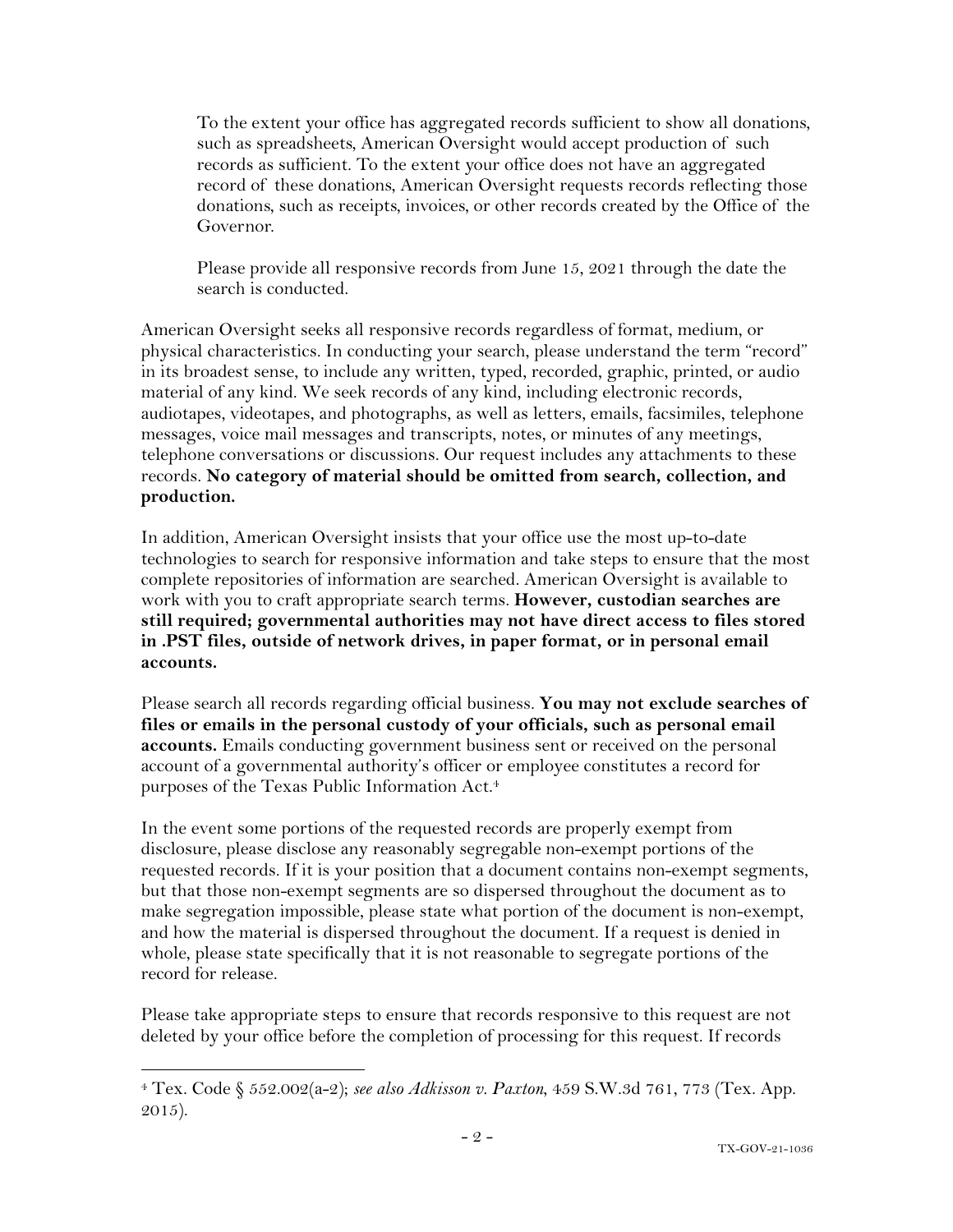potentially responsive to this request are likely to be located on systems where they are subject to potential deletion, including on a scheduled basis, please take steps to prevent that deletion, including, as appropriate, by instituting a litigation hold on those records.

To ensure that this request is properly construed, that searches are conducted in an adequate but efficient manner, and that extraneous costs are not incurred, American Oversight welcomes an opportunity to discuss its request with you before you undertake your search or incur search or duplication costs. By working together at the outset, American Oversight and your office can decrease the likelihood of costly and time-consuming litigation in the future.

Where possible, please provide responsive material in electronic format by email or in PDF or TIF format on a USB drive. Please send any responsive material being sent by mail to American Oversight, 1030 15th Street NW, Suite B255, Washington, DC 20005. If it will accelerate release of responsive records to American Oversight, please also provide responsive material on a rolling basis.

# **Fee Waiver Request**

In accordance with Tex. Code  $\S$  552.267(a), American Oversight requests a waiver of fees associated with processing this request for records, because such a waiver "is in the public interest because providing the copy of the information primarily benefits the general public." The requested records are directly related to the work of state officials, with the potential to shed light on Governor Greg Abbott's efforts to build a wall along the Texas-Mexico border. This matter is a subject of substantial public interest in Texas.5 Accordingly, release of records that may help the public understand the operations and activities of state officials is in the public interest.

Release of the requested records will primarily benefit the public.<sup>6</sup> As a  $501(c)(3)$ nonprofit, American Oversight does not have a commercial purpose and the release of the requested records is not in American Oversight's financial interest, but is rather in the public interest. American Oversight is committed to transparency and makes the responses governmental authorities provide to public records requests publicly available. As noted, the subject of this request is a matter of public interest, and the public would benefit from an enhanced understanding of the government's activities through American Oversight's analysis and publication of these records. American Oversight's mission is to promote transparency in government, to educate the public about government activities, and to ensure the accountability of government officials. American Oversight uses the information gathered, and its analysis of it, to educate the public through reports, press releases, or other media. American Oversight also makes materials it gathers available on its public website and promotes their availability on social media platforms, such as Facebook and Twitter.7

<sup>5</sup> See e.g., Barragan *supra* note 1, Barragan & Pollock *supra* note 2. 6 Tex. Code § 552.267(a).

<sup>7</sup> American Oversight currently has approximately 15,700 followers on Facebook and 106,200 followers on Twitter. American Oversight, Facebook,

https://www.facebook.com/weareoversight/ (last visited July 13, 2021); American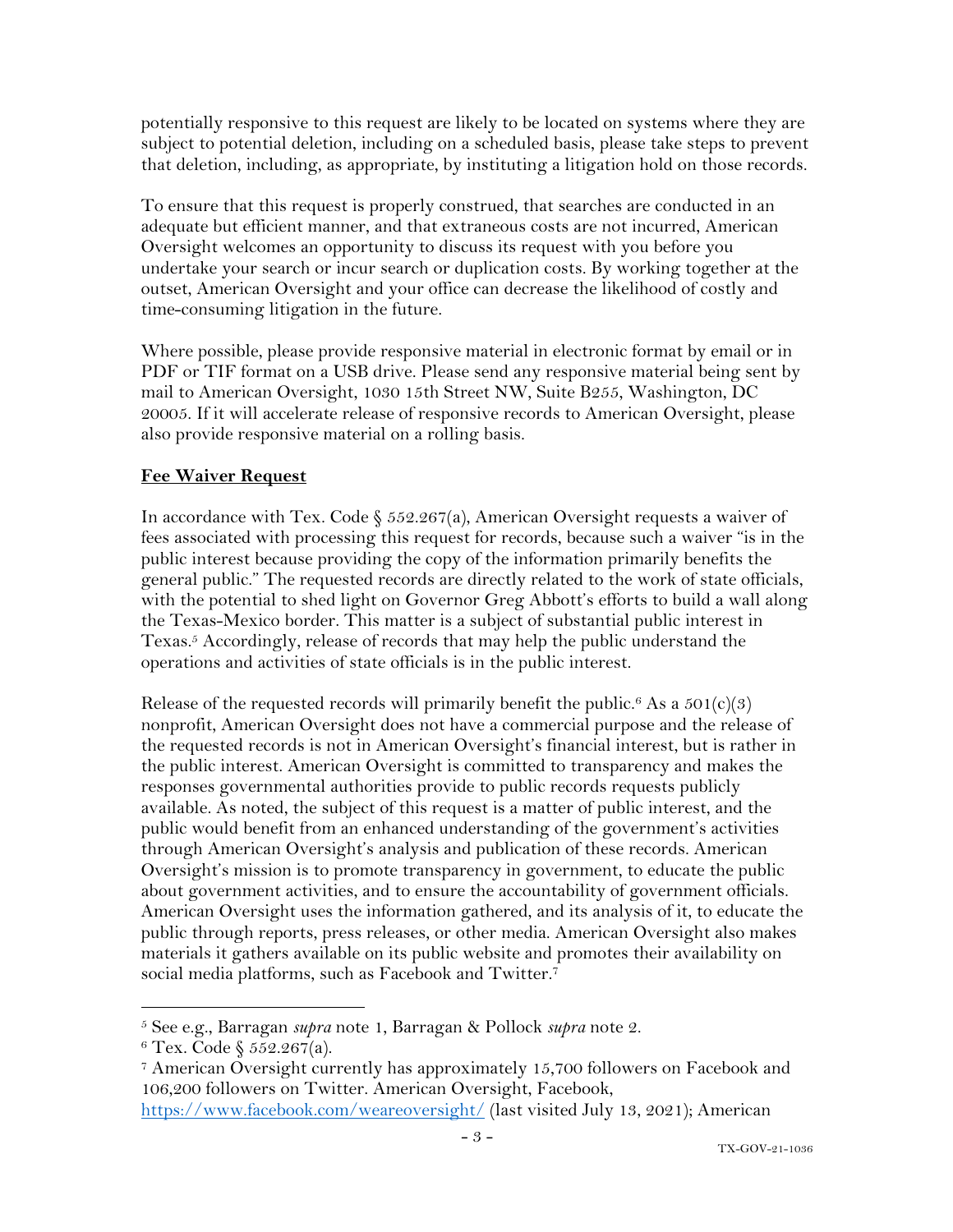American Oversight has also demonstrated its commitment to the public disclosure of documents and creation of editorial content through numerous substantive analyses posted to its website.8 Examples reflecting this commitment to the public disclosure of documents and the creation of editorial content include the posting of records related to the organization's investigations into misconduct and corruption in state governments; <sup>9</sup> the posting of records related to the Trump Administration's contacts with Ukraine and analyses of those contacts;<sup>10</sup> posting records and editorial content about the federal government's response to the Coronavirus pandemic;<sup>11</sup> posting records received as part of American Oversight's "Audit the Wall" project to gather and analyze information related to the administration's proposed construction of a barrier along the U.S.-Mexico border, and analyses of what those records reveal;<sup>12</sup> the posting of records related to an ethics waiver received by a senior Department of Justice attorney and an analysis of what those records demonstrated regarding the Department's process for issuing such waivers;13 and posting records and analysis of federal officials' use of taxpayer dollars to charter private aircraft or use government planes for unofficial business.14

Oversight (@weareoversight), Twitter, https://twitter.com/weareoversight (last visited July 13, 2021).

<sup>&</sup>lt;sup>8</sup> News, American Oversight, https://www.americanoversight.org/blog.<br><sup>9</sup> State Investigations, American Oversight, https://www.americanoversight.org/states.<br><sup>10</sup> Trump Administration's Contacts with Ukraine, American Over

https://www.americanoversight.org/investigation/the-trump-administrationscontacts-with-ukraine.

<sup>11</sup> *See generally The Trump Administration's Response to Coronavirus*, American Oversight, https://www.americanoversight.org/investigation/the-trump-administrations-

response-to-coronavirus; *see, e.g.*, *CDC Calendars from 2018 and 2019: Pandemic-Related Briefings and Meetings*, American Oversight, https://www.americanoversight.org/cdccalendars-from-2018-and-2019-pandemic-related-briefings-and-meetings.

<sup>12</sup> *See generally Audit the Wall*, American Oversight,

https://www.americanoversight.org/investigation/audit-the-wall; *see, e.g.*, *Border Wall Investigation Report: No Plans, No Funding, No Timeline, No Wall*, American Oversight, https://www.americanoversight.org/border-wall-investigation-report-no-plans-nofunding-no-timeline-no-wall. 13 *DOJ Records Relating to Solicitor General Noel Francisco's Recusal*, American Oversight,

https://www.americanoversight.org/document/doj-civil-division-response-noelfrancisco-compliance; *Francisco & the Travel Ban: What We Learned from the DOJ Documents*, American Oversight, https://www.americanoversight.org/francisco-thetravel-ban-what-we-learned-from-the-doj-documents.

<sup>&</sup>lt;sup>14</sup> See generally Swamp Airlines: Chartered Jets at Taxpayer Expense, American Oversight, https://www.americanoversight.org/investigation/swamp-airlines-private-jetstaxpayer-expense; *see, e.g.*, *New Information on Pompeo's 2017 Trips to His Home State*, American Oversight, https://www.americanoversight.org/new-information-onpompeos-2017-trips-to-his-home-state.